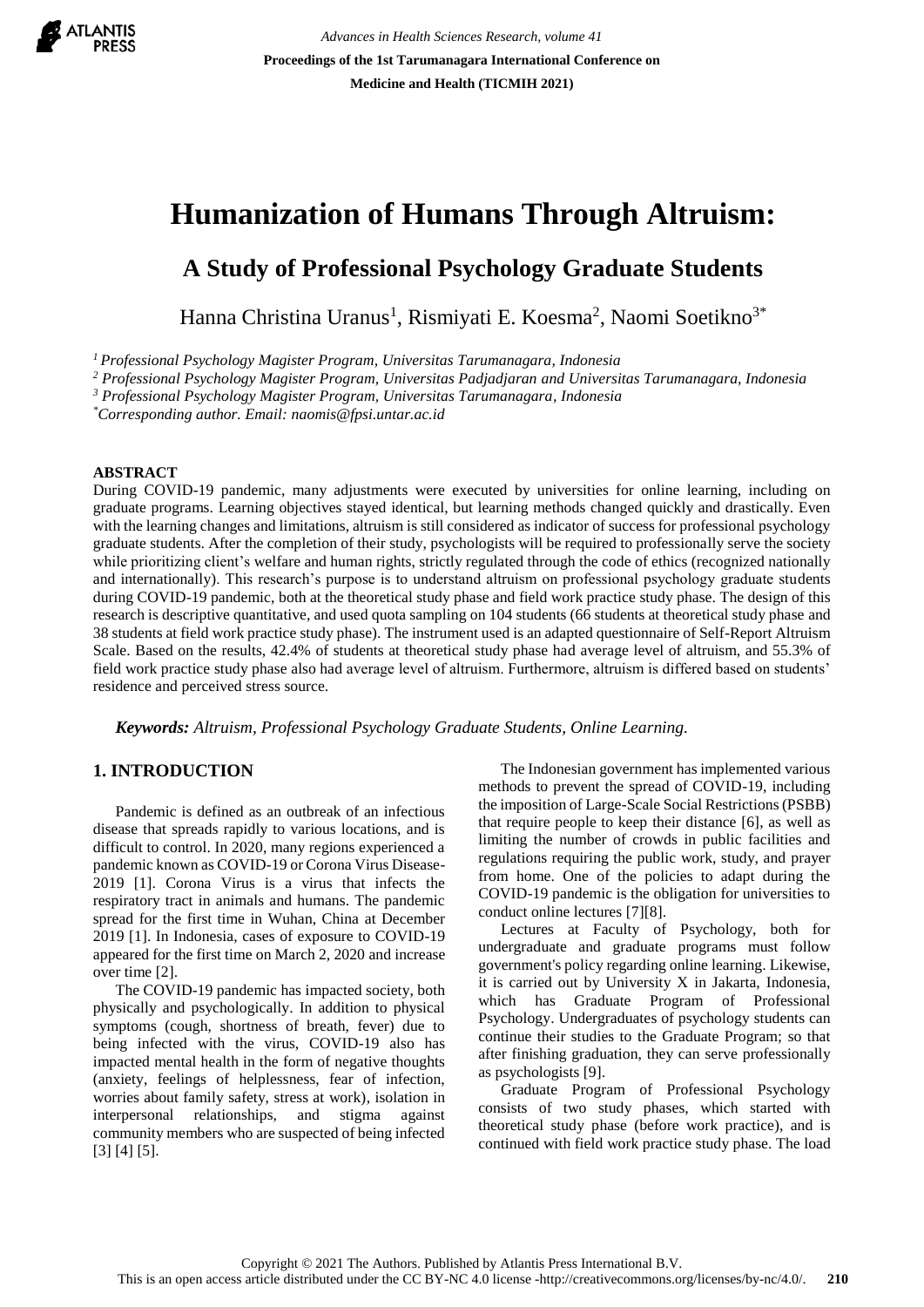and stress level in the initial year or scientific stage study (before work practice) [10], and the final year or work practice study phase [11] can be different due to different learning objectives and curriculum in each.

In theoretical study phase (before work practice), students take courses that are face-to-face lectures in class. According to the Joint Decree of the Association of Indonesian Psychological Higher Education Providers [11], the scientific stage study curriculum (before work practice) directs graduates to master the theory and application of psychology scientifically, and must be able to develop knowledge through multidisciplinary research related to the psychology profession. According to the APA Guidelines [12], students at theoretical study phase (before work practice) need to have awareness of ethical and social responsibilities in the diversity of society, have good communication skills, and able to develop themselves professionally in the academic field.

After theoretical study phase (before work practice), students continue their study to field work practice study phase. Students applies their knowledge in the form of psychological services toward clients, while being supervised by their lecturer. The decision of the Association of Indonesian Psychological Higher Education Providers [10] states competencies that graduates need to acquire after completing the field work practice study phase, which include assessment skills, psychological problem-solving abilities, and psychological intervention skills. According to the APA Guidelines [13], professional psychology graduate students who are at the field work practice study phase need supervision assure their professional competence and quality of psychological services provided.

Professional psychology graduate students need to adapt quickly due to changes in learning while pursuing learning objectives. Learning that was previously carried out face-to-face in class (including assignments and examinations), is now required to be done through online communications (R., J., personal communication, 22 June 2021). Specifically, the implementation and final examination of field work practice study phase which were previously carried out face-to-face, are now required to be carried out online [14]. Therefore, learning objectives stayed identical, but learning methods changed quickly and drastically. Despite of the pressures and limitations of online learning, professional psychology graduate students stated that reflecting back on their aspirations to become a professional psychologist was meaningful, combined with curriculum that keep directing the students to care and prioritize their clients through both theoretical and practical knowledge. These strong ideals show that professional psychology graduate students developed a tendency to prosper, and can be explained through the concept of altruism.

Altruism is important and an indicator of success for professional psychology graduate students After the completion of their study, psychologists will be required to professionally serve the society while prioritizing client's welfare and human rights, which is strictly regulated through the code of ethics recognized nationally [9] and internationally [15]. With this urgency, this research's purpose is to understand the altruism on professional psychology graduate students during COVID-19 pandemic, for students at theoretical study phase and field work practice study phase.

#### *1.1. Definition of Altruism*

 Altruism is defined in previous researches. Altruism was stated as prosocial behavior that is done for the welfare of others, and is the opposite of egoism [16]. Altruism is also considered as a genuine will to sacrifice in order to serve the social environment [17]. One of the definitions for altruism sees the concept as a broad trait or part of personality in order to prioritize others' welfare [18].

#### *1.2. Development of Altruism Concept*

Altruism is an universal concept throughout the world, and is applied on both religion and law [19]. Individuals experience a process as altruism develops. Altruistic behavior is found in animals such as birds, ants, mammals, and also humans [20]. Altruism is explained to be seen from a biological and psychological perspective, and performs helpful behavior because of the basis that developed along with human evolution [21].

 Darwin's evolutionary model [21] includes group selection, individual selection, reciprocal altruism, and the concept of inclusive fitness, where altruistic and egoistic tendencies are found. Humans can have a tendency to help others who are suffering with egoistic motivation (the desire to get feedback). However, in inclusive fitness, it is found that there is a mediator in the form of empathy that allows the model of altruism behavior without any egoistic motivation.

Intellectual development encompasses perceptions related to more complex self and social awareness [22]. The perspective of altruism also changes from egocentric to external. Thus, the ability to take a more complex perspective is the beginning of altruism. Humans have many hypotheses related to their evolutionary process, namely on social relations and social systems which also involve altruism and egoism [23]. Altruism or egoistic behavior depends on the environment and the dominating party (if the environment is dominated by altruistic behavior, then the egoistic individual can follow the altruism tendency. Vice versa, if the environment is dominated by egoistic behavior, then the individual with altruism tendencies can also follow the egoistic tendency).

 Associated with development of altruism from the environment, a person will go through the process of socialization and gain knowledge about what is right and wrong that is culturally perceived. In-group standards (within groups) appear in norms such as social responsibility that includes give, take, and justice. This function is also related to reward, punishment, and social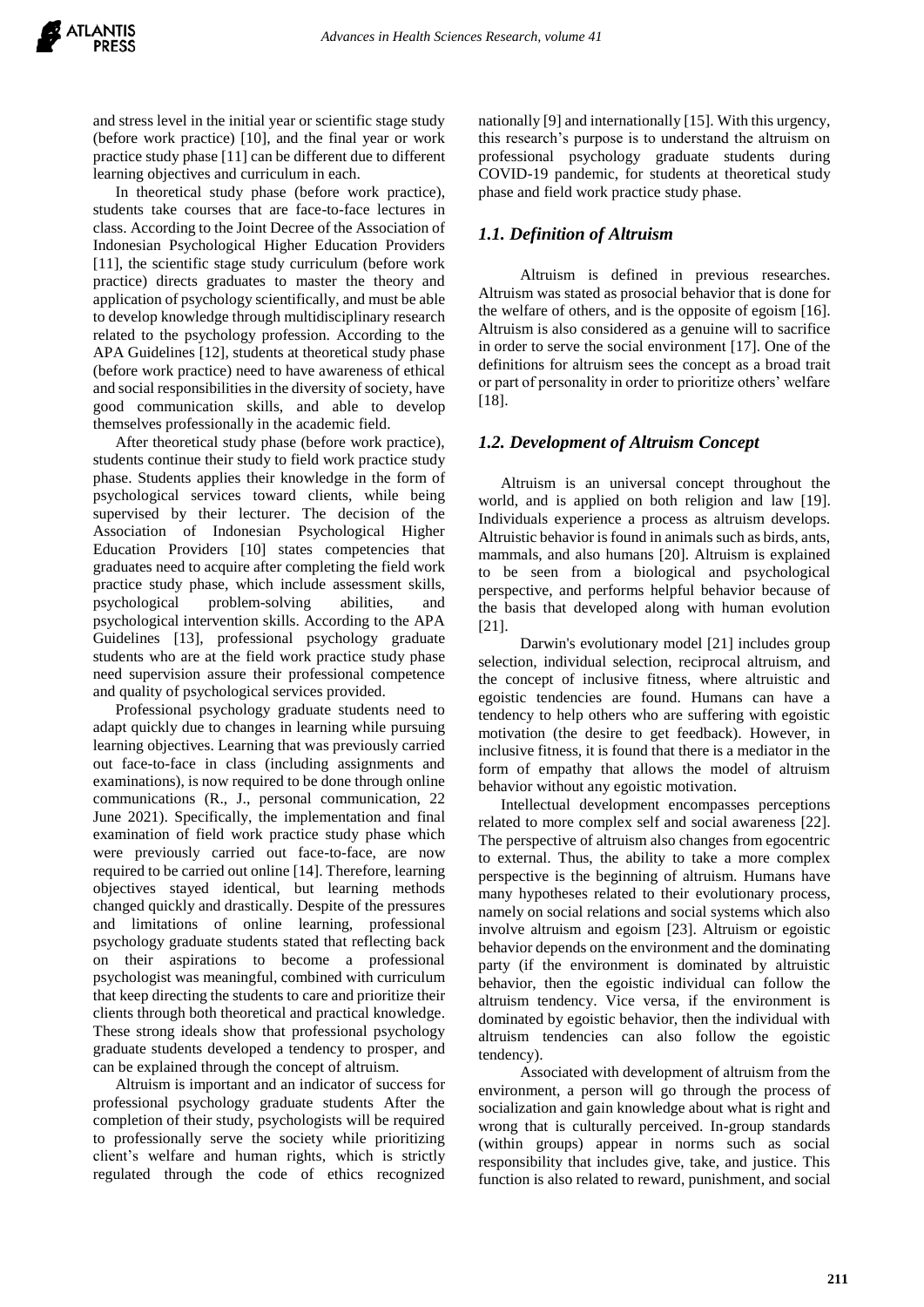acceptance or rejection. Norms formed due to in-group socialization can be a source of one's assessment of the behavior of other groups [22].

#### *1.3. Factors of Altruism*

 The first factor of altruism is the biological factor. Humans are a species that are easily identified by other living things and thus facilitate individual perspectives on others. This can also be explained neurologically where there are mirror neurons that make a person connect with other people [22].

 The second factor of altruism is the existence of social factors. Aspects related to social values are humanism, and determination. In addition, how a person behaves towards others through tolerance, empathy, kindness, good intentions, and caring [24]. Morality, which develops into altruism is a developmental process that involves cultural involvement and a process of rationalization [25]. Social and material conditions will shape a collectivism culture and thereby strengthen the tendency for altruism [26].

 The third factor of altruism is the personal factor. Aspects related to personal values are emotions such as self-confidence, concentration, sense of responsibility. In addition, altruistic behavior can also be caused by selfpromotion (forming a self-image). In addition, other personal aspects are individual judgments about fairness, critical thinking, reflection, cognitive and reflective empathy [24].

 Thus, altruism consists of biological, social, and personal processes based on individual differences.

#### **2. METHODOLOGY**

This chapter will describe the characteristics of participants, research design and setting, and measurement instrument.

#### *2.1 Participants*

The population in this study are 138 students who were actively studying in the Master Program of Professional Psychology at University X, with 88 people in the theoretical study phase (before work practice), and 49 people in the field work study practice phase of their study.

 This study took data from 104 participants as samples. The participants consisted of 66 students during their theoretical study phase (before practical work), namely 15 students of Industrial/Organizational Psychology, 44 Clinical Psychology students, and 7 Educational Psychology students. In addition, there are 38 professional psychology graduate students who undergo field work practice study phase (7 people from the Industrial/Organizational Psychology specialization, 30 people from Clinical Psychology, 1 person from Educational Psychology).

Based on demographic data, it is known that the majority of participants in the study is female (88.5%), aged between 23-24 years (31.7%), is at the theoretical study phase (before work practice) (63.5%), Grade Point Average ranging from 3.9-4 (44.8%), and lives with a large family (71.2%). More clearly, the demographic data of the subject can be seen in Table 1.

|                           | Data                          | N              | Percentage |  |
|---------------------------|-------------------------------|----------------|------------|--|
|                           | Female                        | 92             | 88.5       |  |
| Sex                       | Male                          | 12             | 11.5       |  |
|                           | $21 - 22$                     | $\overline{7}$ | 6.7        |  |
|                           | $23 - 34$                     |                | 31.7       |  |
|                           |                               |                |            |  |
|                           | $25 - 26$                     |                | 29.8       |  |
| Age                       |                               |                | 15.4       |  |
|                           | $27 - 28$                     | 16             |            |  |
|                           | $29 - 30$                     | 2              | 1.9        |  |
|                           | >30                           | 15             | 14.4       |  |
|                           | Theoretical                   | 66             | 63.5       |  |
| Study Phase               |                               |                |            |  |
|                           | Field Work Practice           | 38             | 36.5       |  |
|                           | Clinical Psychology           | 74             | 71.2       |  |
| Program<br>Specialization | <b>Educational Psychology</b> | 8              | 7.7        |  |
|                           | Industrial/Organizational     | 22             | 21.2       |  |
|                           | Psychology                    |                |            |  |
|                           | $3.9 - 4$                     | 43             | 41.3       |  |
|                           | $3.8 - 3.89$                  | 17             | 16.3       |  |
| Grade Point               | $3.7 - 3.79$                  | 13             | 12.5       |  |
| Average<br>$(0-4 Scale)$  | $3.6 - 3.69$                  | 5              | 4.8        |  |
|                           |                               |                |            |  |
|                           | $3.5 - 3.59$                  | 3              | 2.9        |  |
|                           | < 3.5                         | 15             | 14.4       |  |
| Residency                 | With Nuclear Family           | 8              | 7.7        |  |
|                           | With Extended Family          | 74             | 71.2       |  |
|                           | Independent Living            | 22             | 21.2       |  |
|                           | (By Their Self)               |                |            |  |

**Table 1.** Demographic Information of Participants

#### *2.2 Research Design and Setting*

This study used a descriptive quantitative approach (non-experimental). Data collection from samples will be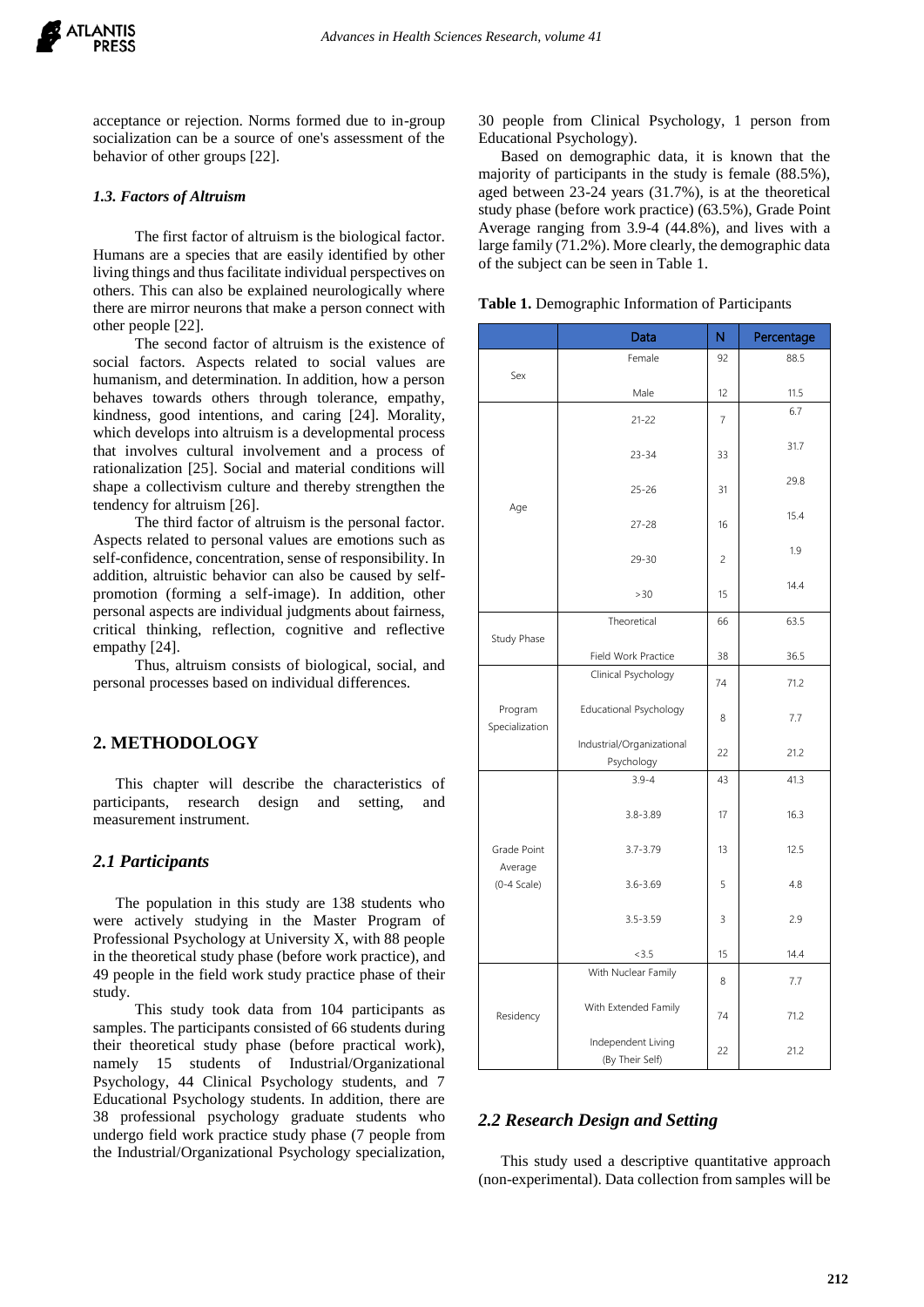carried out through distributing questionnaires using online media. Thus, participants in this study were recruited through a purposive sampling technique, namely the selection of subjects intentionally because they were believed to be able to represent the research target [27]. More specifically, sample selection can be categorized as quota sampling, where participants who have been targeted according to goals are re-divided into sub-groups according to the research category [28]. The researcher targets to obtain proportional data of at least 75% (66 for the scientific stage studies (before work practice) and 37 for the practical work stage studies), and the proportional requirements for a representative sample from each study stage have been met.

## *2.3 Measurement Instrument*

Self Report Altruism Scale (SRAS) is a unidimensional scale and consists of 20 items, where one example of the item is "I give my seat in a public place to other people who is standing." This measuring instrument is answered through 5 choices, namely: (1) Never; (2) Once (Once); (3) More Than Once; (4) Often; (5) Very Often [18]. The filling results will be summed and processed through Statistical Product and Service Solutions (SPSS).

 SRAS [18] can be treated as unidimensional and has measured altruism as a trait well. In this study, SRAS has a cronbach alpha of 0.812. However, there are several items that have a low corrected item-total correlation (below 0.2 [29]), namely "I have donated blood"; "I have delayed an elevator and held the door open for a stranger"; and "I have allowed someone to go ahead of me in a lineup (at Xerox machine, in the supermarket)".

# **3. RESULT**

The following are results of data obtained from professional psychology graduate students, each on theoretical study phase (before work practice) and on field work practice study field phase.

# *3.1 Overview of Altruism on Professional Psychology Graduate Students in the Theoretical Study Phase (Before Work Practice).*

Altruism is categorized on professional psychology graduate students who undergo the theoretical study phase (before work practice). The data can be seen in Table 2.

**Table 2.** Overview of Altruism on Professional Psychology Graduate Students in the Theoretical Study Phase (Before Work Practice)

|          | Very<br>Low | Low      | Average    | High     | Very<br>High |
|----------|-------------|----------|------------|----------|--------------|
| Altruism | $N=0$       | $N = 20$ | $N = 28$   | $N = 11$ | $N=7$        |
|          | (0%)        | (30.3%)  | $(42.4\%)$ | (16.7%)  | (10.6%)      |

It can be concluded that the majority of professional psychology graduate students at theoretical study phase (before work practice) have average level of altruism.

# *3.2 Overview of Altruism on Professional Psychology Graduate Students in the Field Work Practice Study Phase*

Altruism is categorized on professional psychology graduate students who undergo the field work practice study phase. The data can be seen in Table 3.

|              |  |  | <b>Table 3.</b> Overview of Altruism on Professional    |
|--------------|--|--|---------------------------------------------------------|
|              |  |  | Psychology Graduate Students in the Field Work Practice |
| Study Phase. |  |  |                                                         |

|          | Very<br>Low | Low     | Average  | High    | Very<br>High |
|----------|-------------|---------|----------|---------|--------------|
| Altruism | $N=0$       | $N=9$   | $N = 21$ | $N=7$   | $N=1$        |
|          | (0%)        | (23.7%) | (55.3%)  | (18.4%) | (2.6%)       |

It can be concluded that the majority of professional psychology graduate students at field work practice study phase has average level of altruism.

# *3.3 Demographic Data Difference Test on Altruism*

Researchers conducted independent t-test and Analysis of Variance (ANOVA) at SPSS of several demographic aspects on altruism. The differential test is carried out by looking at the significance value of the equal variance assumed.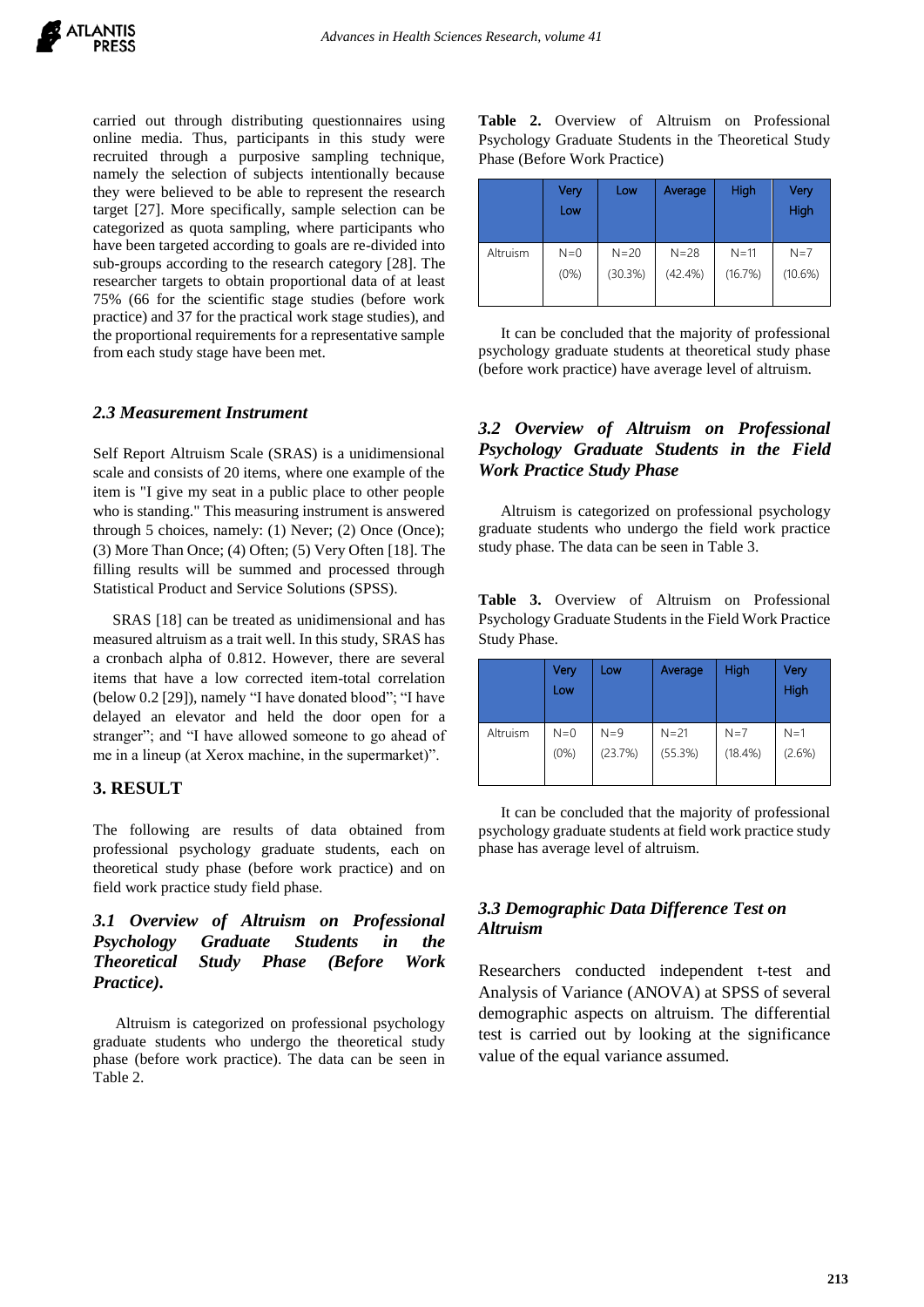| <b>Demographic</b><br><b>Data</b> |       | Sig.  |
|-----------------------------------|-------|-------|
| <b>Sex</b>                        | 0.030 | 0.862 |
| Age                               | 1.020 | 0.315 |
| Residence                         | 3.202 | 0.045 |
| Grade Point<br>Average            | 1.973 | 0.090 |

**Table 4.** Overview of Demographic Data on Altruism

Based on the results of the different test processing, it was found that residency contributed to differences in the level of altruism.

#### **4. DISCUSSION**

Professions that serve clients need to make altruism the basis of what they will do, as the basis for long-term career satisfaction [30]. Ideally, a professional psychologist always tries to provide the welfare of his clients and everyone involved in his profession, and upholds the 'do no harm' principle as much as possible [15]. Altruism is very important for professional psychology graduate students, and can be stated as an indicator of success for graduate students in professional psychology program. Counselors who did not have high levels of altruism were more likely to experience mental exhaustion, while counselors who had high levels of altruism were more likely to experience well-being [30]. Thus, altruism is perceived as a reward or incentive in the profession [31][32].

In this study, the level of altruism in professional psychology graduate students, both theoretical study phase (before work practice) and field work practice study phase was at a average level. This shows that there has been a tendency to care and prioritize others, but not yet fully and sincerely developed. One example of things that can happen due to moderate levels of altruism is the lack of initiative (passiveness) and certain priorities in helping. However, the average level of altruism of professional psychology graduate students which is at a average level, tends to lead to a higher level, and thus has a good prognosis for the future if it continues to be developed and directed through their study (learning process).

 One of the things that can cause altruism to be at a average level is because altruism as an attitude [18] is a unidimensional concept. Thus, the unidimensional attitude has not discriminated based on certain contexts.

In measuring the altruism variable, the measurement instrument adapted from the Self Report Altruism Scale [18] has three items with the corrected item-total correlation value below 0.2 [29] and thus not involved in data testing.

For items related to blood donation, factors that influence a person to donate blood are attitudes and knowledge [33]. The main requirements for donating blood are adequate body weight and haemoglobin status [34]. The existence of individual differences in both knowledge and physical condition can be the cause of the non-use of these items. For items related to queues, a person's behavior in a queue depends on the crowd and the length of the queue [35]. Other factors that influence someone's attitude towards queuing are the state of the service room, technology and queuing system, system direction, orderliness, and also available facilities [36]. The number of factors and various queuing conditions that differ between places can be the cause of not being able to use these items. For the item related to giving a ride, cases of motorbike robbery are very common and worryingly increasing [37]. In addition, there were cases of robbery that began with the mode of riding in the victim's vehicle [38]. This can cause people to hesitate to give rides in vehicles for safety reasons, and not necessarily because they don't have altruism. These reasons may explain how this item cannot be used.

We examined altruism based on demographic factors, and found that altruism was differed based on sex. In conditions where altruism was seen to be rare, women were found to be more inclined to altruism. However, in conditions of easily visible altruism, men were found to be more inclined to altruism [39]. Individuals will internalize the behaviors and attitudes of the families in which they grow and live, and thus also contribute to differences in attitudes [40], including on altruism.

## **5. CONCLUSION AND IMPLICATIONS**

42.4% of students at theoretical study phase had average level of altruism, and 55.3% of field work practice phase also had average level of altruism. Furthermore, altruism is differed based on students' residence and perception towards their stress source. Altruism in Indonesia is still not widely studied, and the available altruism measurement tools are quite old. Further research can develop the concept in a multidimensional form, and also identify the factors that form altruism. In addition, research related to altruism can be continued on samples with different demographic characteristics in order to enrich the findings.

# **ACKNOWLEDGMENTS**

I would like to acknowledge Universitas Tarumanagara for accomodating our interest in the subject of altruism.

## **REFERENCES**

[1] Q. Li, X. Guan, P. Wu, X. Wang, L. Zhou, Y. Tong, R. Ren, K. S. M. Leung, E. H. Y. Lau, J. Y. Wong,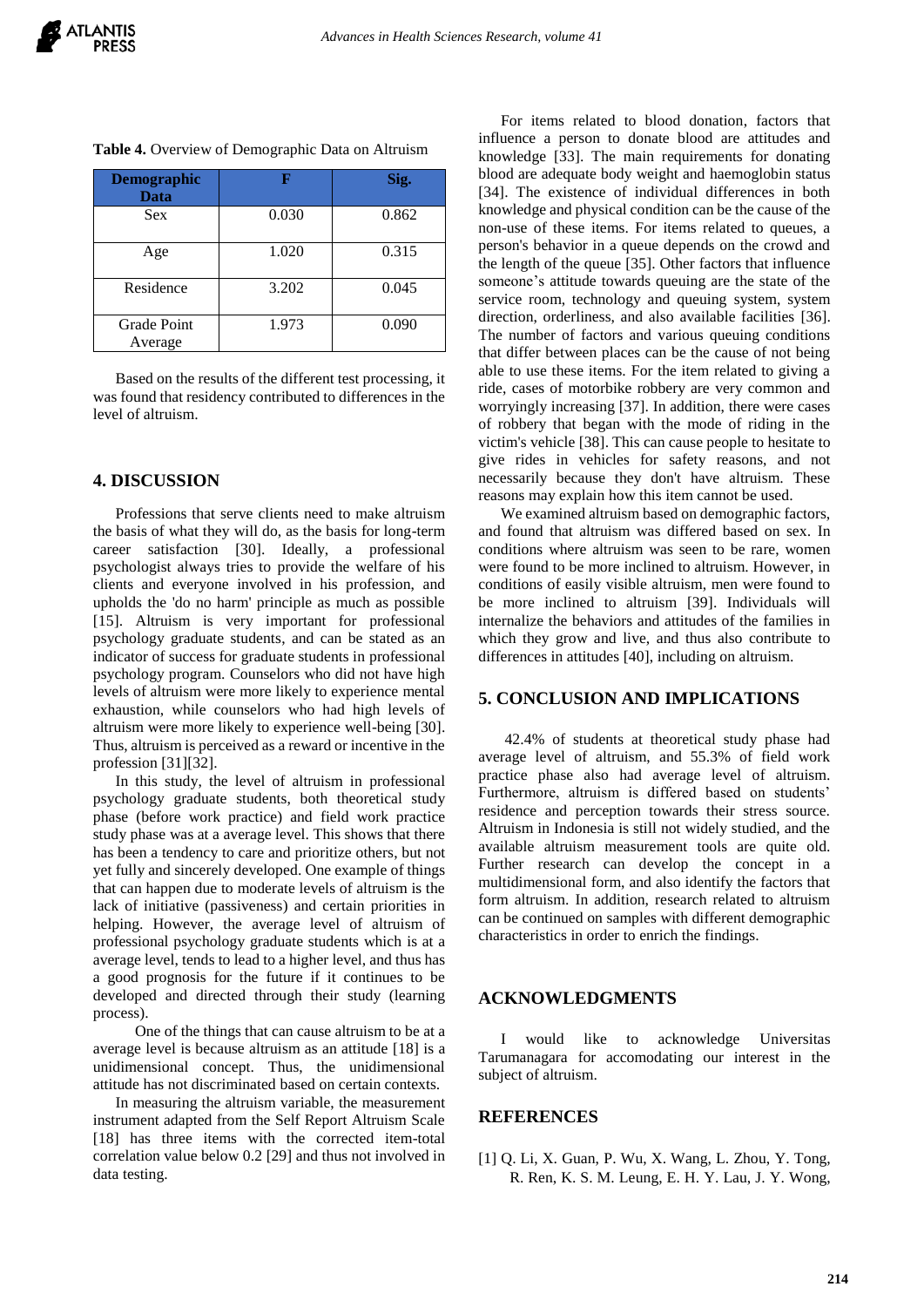X. Xing, N. Xiang, Y. Wu, C. Li, Q. Chen, D. Li, T. Liu, J. Zhao, M. Li, T. Liu, C. Chen, L. Jin, R. Yang, Q. Wang, S. Zhou, R. Wang, H. Liu, Y. Luo, Y. Liu, G. Shao, H. Li, Z. Tao, Y. Yang, Z. Deng, B. Liu, Z. Ma, Y. Zhang, G. Shi, T. T. Y. Lam, J. T. K. Wu, G. F. Gao, B. J. Cowling, B. Yang, G. M. Leung, & Z. Feng, Early transmission dynamics in Wuhan, China, of novel coronavirus–infected pneumonia, in: The New England Journal of Medicine, 2020, DOI: 10.1056/NEJMoa2001316

- [2] D. B. Bramasta, D. B, Ada 25.216 Kasus Positif Covid-19, Ini 8 Provinsi yang Catatkan Nol Kasus Baru, 2020, Retrieved from [https://www.kompas.com/tren/read/2020/05/29/17](https://www.kompas.com/tren/read/2020/05/29/175700965/ada-25216-kasus-positif-covid-19-ini-8-provinsi-yang-catatkan-nol-kasus) [5700965/ada-25216-kasus-positif-covid-19-ini-8](https://www.kompas.com/tren/read/2020/05/29/175700965/ada-25216-kasus-positif-covid-19-ini-8-provinsi-yang-catatkan-nol-kasus) [provinsi-yang-catatkan-nol-kasus](https://www.kompas.com/tren/read/2020/05/29/175700965/ada-25216-kasus-positif-covid-19-ini-8-provinsi-yang-catatkan-nol-kasus)
- [3] C. S. Choi, Psychological impact of coronavirus outbreak on borderline personality disorder from the perspective of mentalizing model: A case report, in: Asian Journal of Psychiatry, 102130, 2020, doi:10.1016/j.ajp.2020.102130
- [4] C. Polizzi, S. J. Lynn, & A. Perry, Stress and coping in the time of COVID-19: Pathways to resilience and recovery, in: Clinical Neuropsychiatry, 17(2), 2020, pp. 59-62
- [5] D. Marþinko, M. Jakovljeviü, N. Jakšiü, S. Bjedov, & A. M. Drakuliü, The importance of psychodynamic approach during Covid-19 pandemic, in: Psychiatria Danubina, 32(1), 2020, pp. 15-21 <https://doi.org/10.24869/psyd.2020.15>
- [6] A. N. Dzulfaroh, 5 Hari Tanpa Kasus Baru, Selandia Baru Umumkan Pasien Terakhir Covid-19 Telah Sembuh, 2020, Retrieved from [https://www.kompas.com/tren/read/2020/05/28/07](https://www.kompas.com/tren/read/2020/05/28/070147565/5-hari-tanpa-kasus-baru-selandia-baru-umumkan-pasien-terakhir-covid-19) [0147565/5-hari-tanpa-kasus-baru-selandia-baru](https://www.kompas.com/tren/read/2020/05/28/070147565/5-hari-tanpa-kasus-baru-selandia-baru-umumkan-pasien-terakhir-covid-19)[umumkan-pasien-terakhir-covid-19](https://www.kompas.com/tren/read/2020/05/28/070147565/5-hari-tanpa-kasus-baru-selandia-baru-umumkan-pasien-terakhir-covid-19)
- [7] CNN Indonesia. Pemerintah minta warga patuhi ketentuan PSBB Corona di DKI, 2020, Retrieved from [https://www.cnnindonesia.com/nasional/20200407](https://www.cnnindonesia.com/nasional/20200407170637-20-491314/pemerintah-minta-warga-patuhi-ketentuan-psbb-corona-di-dki) [170637-20-491314/pemerintah-minta-warga](https://www.cnnindonesia.com/nasional/20200407170637-20-491314/pemerintah-minta-warga-patuhi-ketentuan-psbb-corona-di-dki)[patuhi-ketentuan-psbb-corona-di-dki](https://www.cnnindonesia.com/nasional/20200407170637-20-491314/pemerintah-minta-warga-patuhi-ketentuan-psbb-corona-di-dki)
- [8] Y. Makdori, Kemendikbud Wajibkan Perguruan Tinggi Kuliah Online hingga Januari 2021, 2020, Retrieved from the state of  $\sim$ https://www.liputan6.com/news/read/4288494/kem endikbud-wajibkan-perguruan-tinggi-kuliahonline-hingga-januari-2021
- [9] HIMPSI, Kode etik psikologi Indonesia. Surakarta: Hasil Kongres XI Himpsi, 2010
- [10] AP2TPI, Keputusan Asosiasi Penyelenggara Pendidikan Tinggi Psikologi Indonesia (AP2TPI) Tentang Perubahan Surat Keputusan Asosiasi Penyelenggara Pendidikan Tinggi Psikologi Indonesia (AP2TPI) Nomor 01/Kep/Ap2TPI/2014 tentang Kurikulum Inti Program Studi Psikologi Sains Jenjang Magister, 2019, Retrieved from 02- 2019-Keputusan-tentang-Kurikulum-Inti-Prodi-Psikologi-Sains-Jenjang-S2.pdf (ap2tpi.or.id)
- [11] AP2TPI, Keputusan Bersama Asosiasi Penyelenggara Pendidikan Tinggi Psikologi Indonesia (AP2TPI) Nomor 05/Kep/AP2TPI/2017 dengan Himpunan Psikologi Indonesia (HIMPSI) Nomor 006/PP-HIMPSI/V/17 tentang Kurikulum Program Studi Psikologi Profesi (S2), 2017, Retrieved from [https://ap2tpi.or.id/2018/05/berita](https://ap2tpi.or.id/2018/05/berita-keputusan-2/)[keputusan-2/](https://ap2tpi.or.id/2018/05/berita-keputusan-2/)
- [12] APA Guidelines, APA Guidelines on core learning goals for master's degree graduates in psychology, 2018. Retrieved from [https://www.apa.org/about/policy/masters-goals](https://www.apa.org/about/policy/masters-goals-guidelines.pdf)[guidelines.pdf](https://www.apa.org/about/policy/masters-goals-guidelines.pdf)
- [13] APA Guidelines. (2014). APA Guidelines for clinical supervision in health service psychology. Retrieved from  $\sim$ [https://www.apa.org/about/policy/guidelines](https://www.apa.org/about/policy/guidelines-supervision.pdf)[supervision.pdf](https://www.apa.org/about/policy/guidelines-supervision.pdf)
- [14] Himpunan Psikologi Indonesia. (2020). Panduan Tata Laksana Ujian PKPP HIMPSI dalam Situasi Tanggap Darurat Covid-19 Secara Daring. No. Surat: 0379/PP-HIMPSI/III/2020
- [15] American Psychological Association, Ethical Principles of Psychologists and Code of Conduct, 2017, Retrieved from <https://www.apa.org/ethics/code/>
- [16] C. D. Batson, & A. A. Powell, Altruism and prosocial behavior. In: Handbook of Psychology, 2003, pp. 463-484. Retrieved from [https://is.muni.cz/el/1441/podzim2012/SZk1025a/u](https://is.muni.cz/el/1441/podzim2012/SZk1025a/um/Handbook_Of_Psychology_-_Personality_And_Social_Psychology__Malestrom_.pdf#page=486) [m/Handbook\\_Of\\_Psychology\\_-](https://is.muni.cz/el/1441/podzim2012/SZk1025a/um/Handbook_Of_Psychology_-_Personality_And_Social_Psychology__Malestrom_.pdf#page=486) [\\_Personality\\_And\\_Social\\_Psychology\\_\\_Malestro](https://is.muni.cz/el/1441/podzim2012/SZk1025a/um/Handbook_Of_Psychology_-_Personality_And_Social_Psychology__Malestrom_.pdf#page=486) [m\\_.pdf#page=486](https://is.muni.cz/el/1441/podzim2012/SZk1025a/um/Handbook_Of_Psychology_-_Personality_And_Social_Psychology__Malestrom_.pdf#page=486)
- [17] Y. Feng, M. Zong, Z. Yang, W. Gu, D. Dong, & Z. Qiao, When altruists cannot help: the influence of altruism on the mental health of university students during the COVID-19 pandemic, in: Globalization and Health, 16(1), 2020, doi:10.1186/s12992-020- 00587-y
- [18] P. Rushton, R. D. Chrisjohn, & G. C. Fekken, The altruistic personality and the self report altruism scale, in: Person Individual Diff., 2, 1981, pp. 292- 301